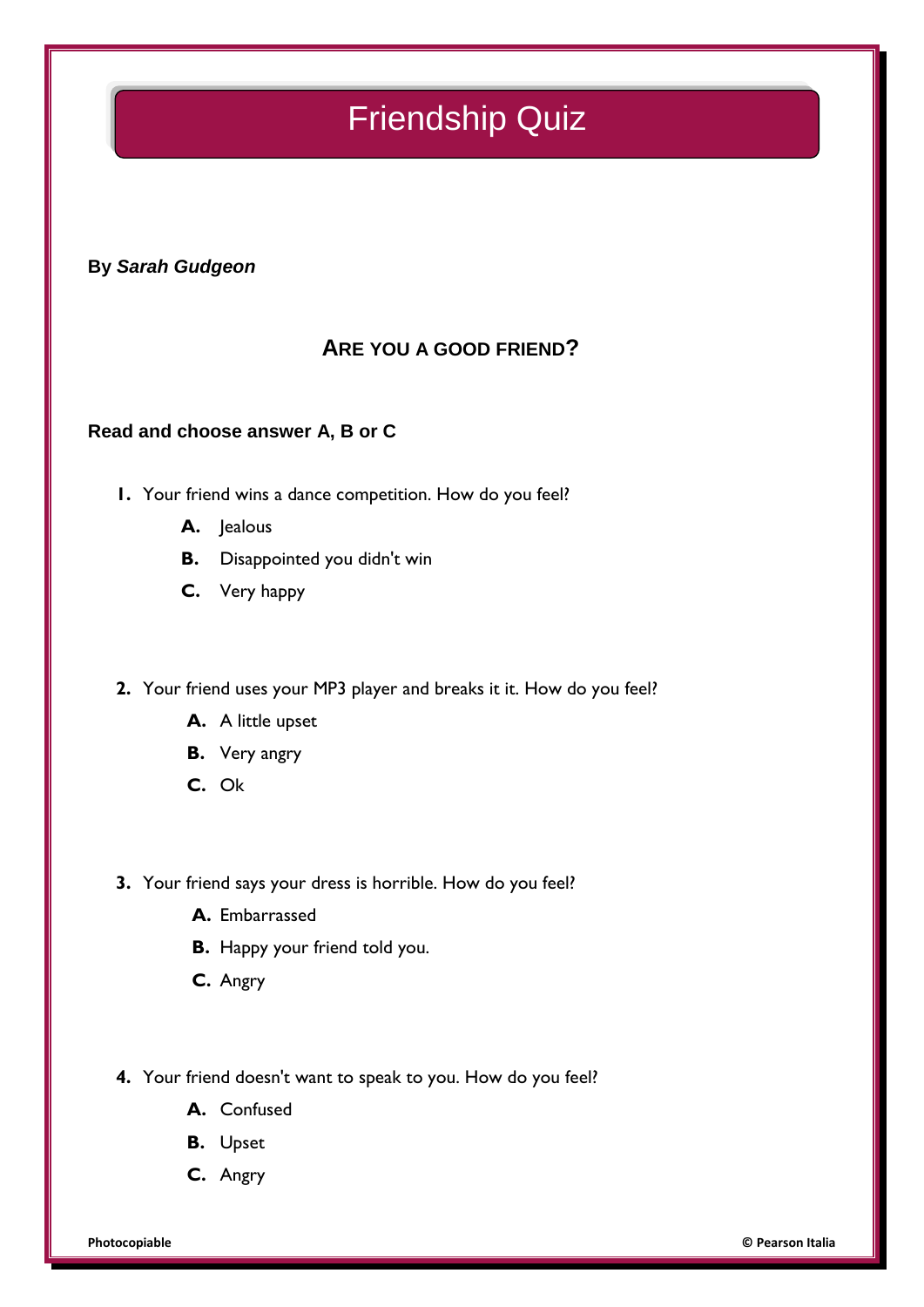**5.** Your friend has to visit her grandmother in hospital, so can't come out shopping with you. How do you feel?

- **A.** Sad her grandmother is sick
- **B.** Disappointed
- **C.** Angry
- **6** Your friend is getting very fat. How do you feel?
	- **A.** Embarrassed
	- **B.** Worried
	- **C.** Her weight is not important

**7** Your friend gets a new dress for the party. It is the same dress you wanted to buy. How do you feel?

- **A.** Jealous
- **B.** Upset
- **C.** Happy
- **8** Your friend is going to meet a famous actor. How do you feel?
	- **A.** Disappointed that your friend didn't invite you
	- **B.** Jealous
	- **C.** Happy